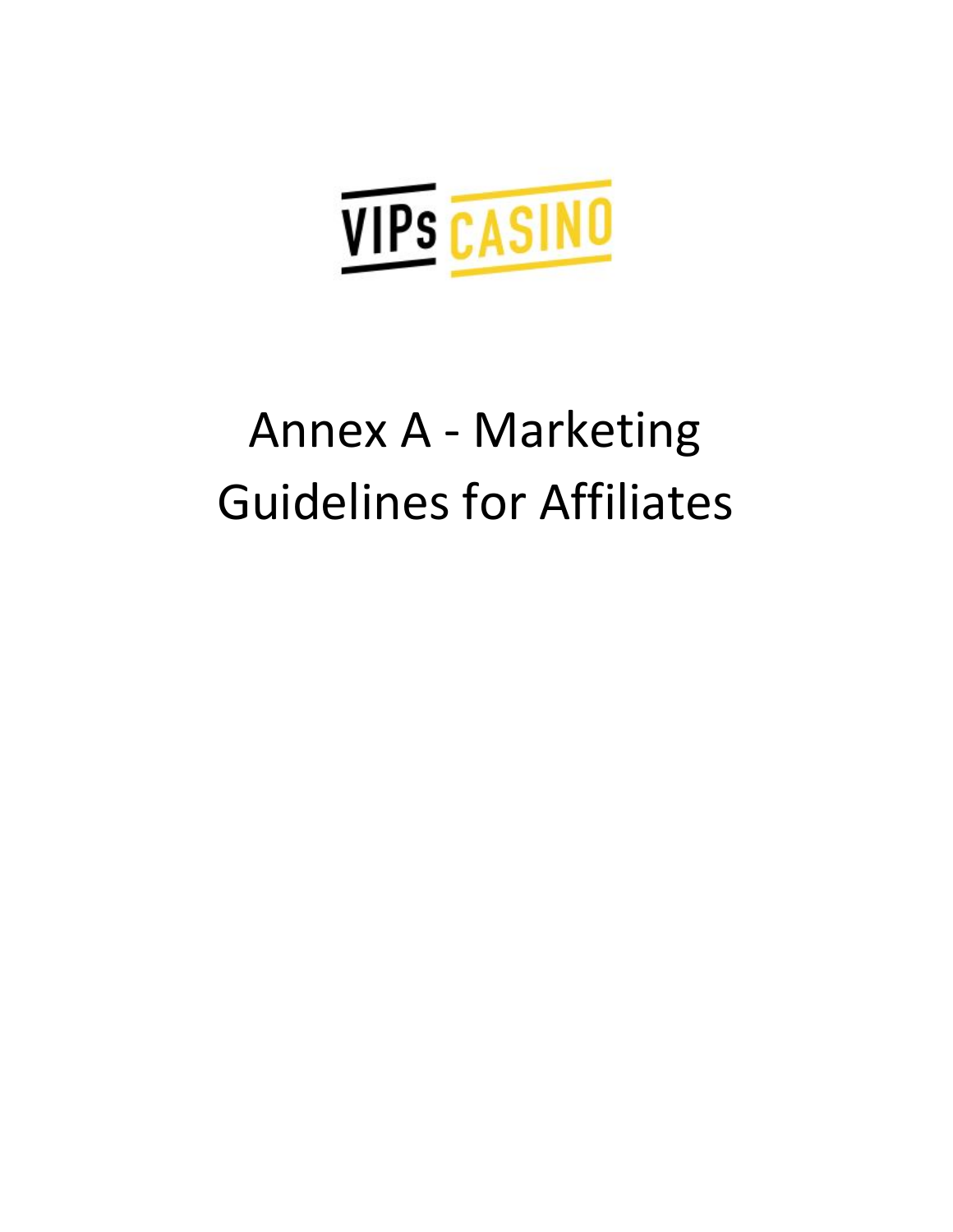

Overview

[Legislation](#page-2-0) and regulatory bodies

Regulatory [Compliance](#page-2-1)

Marketing [Guidelines](#page-3-0)

[Responsible](#page-3-1) placement of digital adverts

[Mandatory](#page-3-2) rules for all ads

[Advertising](#page-3-3) Standards Authority (ASA)

Information [Commissioner](#page-6-0) Officer

Essential tips to avoid [non-compliant](#page-7-0) advertisement

10 Terms for [advertisement](#page-8-0) with limited space and time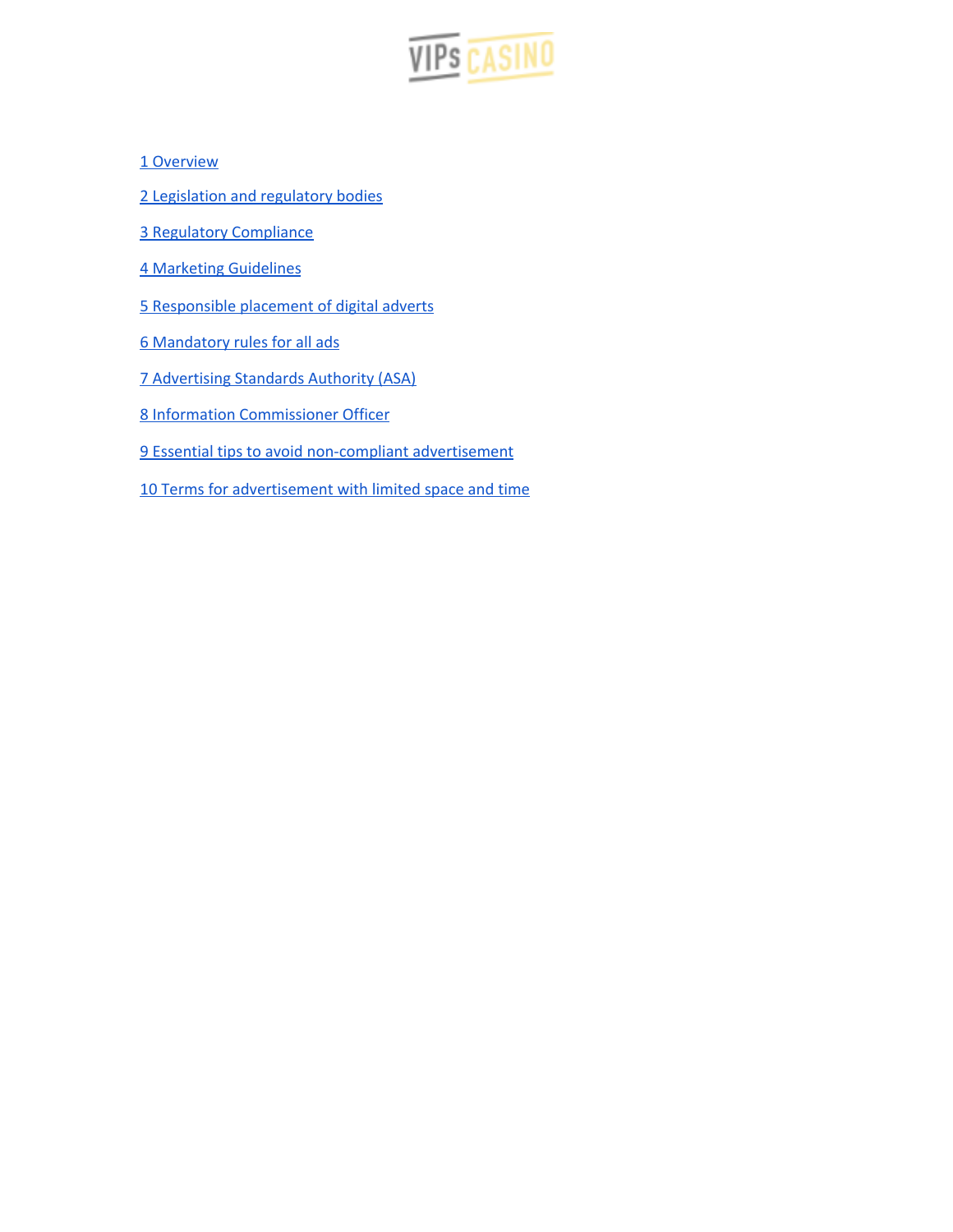

# 1 Overview

The purpose of this document is to provide guidance and instruction for VIPs Casino's affiliates advertising to customers, with regards to acceptable marketing and advertising procedures, as per the rules set by Advertising Standards Authority (ASA), the UK Gambling Commission, Malta Gaming Authority and the Information Commissioner's Office (ICO).

As a licensed operator, VIPs Casino must ensure that all third parties and affiliates advertising on its behalf do so in a socially responsible manner, and follow the regulations and rules issued by the relevant authorities.

# <span id="page-2-0"></span>2 Legislation and regulatory bodies

VIPs Casino's affiliates must comply with all laws, regulations and industry practices applicable to online advertising and the marketing of online gambling sites, including but not limited to:

- The UK [Gambling](http://www.legislation.gov.uk/ukpga/2005/19/contents) Act 2005;
- Malta [Gaming](http://www.justiceservices.gov.mt/DownloadDocument.aspx?app=lom&itemid=12832&l=1) Act;
- The License [Conditions](https://www.gamblingcommission.gov.uk/for-gambling-businesses/Compliance/LCCP/Licence-conditions-and-codes-of-practice.aspx) and Codes of Practice (LCCP) issued by the Gambling [Commission;](https://www.gamblingcommission.gov.uk/for-gambling-businesses/Compliance/LCCP/Licence-conditions-and-codes-of-practice.aspx)
- The CAP Code and guidance documents issued by the [Advertising](https://www.asa.org.uk/codes-and-rulings/advertising-codes.html) Standards Authority;
- The IGRG Industry Code for Socially [Responsible](http://igrg.org.uk/wp/wp-content/uploads/2015/12/Gambling-Industry-Code-for-Socially-Responsible-Advertising-Final-2nd-Edition-August-2015.pdf) Advertising;
- The PECR Regulations issued by the Information [Commissioner's](https://ico.org.uk/for-organisations/guide-to-pecr/what-are-pecr/) office.
- The Malta's Commercial [Communications](https://www.mga.org.mt/wp-content/uploads/Commercial-Communications-Committee-Guidelines-1.pdf) Committee.

By engaging in marketing activity on behalf of VIPs Casino, affiliates agree that all activities undertaken will uphold the highest ethical standards, including the licensing objectives set out in the Gambling Act 2005 and all relevant legislation per jurisdiction:

- Preventing gambling from being a source of crime or disorder, being associated with crime or disorder or being used to support crime;
- Ensuring that gambling is conducted in a fair and open way;
- Protecting children and other vulnerable persons from being harmed or exploited by gambling.

# <span id="page-2-1"></span>3 Regulatory Compliance

To ensure compliant marketing, affiliates can only use materials either provided by VIPs Casino via its affiliate program, or approved by VIPs Casino affiliate team, and must not alter the appearance, design and content of approved marketing collateral unless it obtains written authorization from VIPs Casino. If the affiliate is in any doubt, they must immediately contact the affiliate team at VIPs Casino before engaging in any marketing activity on their behalf.

All affiliates have a contractual duty to adhere to the obligations mentioned in this document. If affiliate is found to be in breach of these clauses, VIPs Casino will send a formal warning and advise that they must take immediate action, by either removing the advertisement, or by amending it. In case of repeated and/or serious breaches, VIPs Casino will proceed to the immediate termination of business relationship and withhold any outstanding payment of revenues.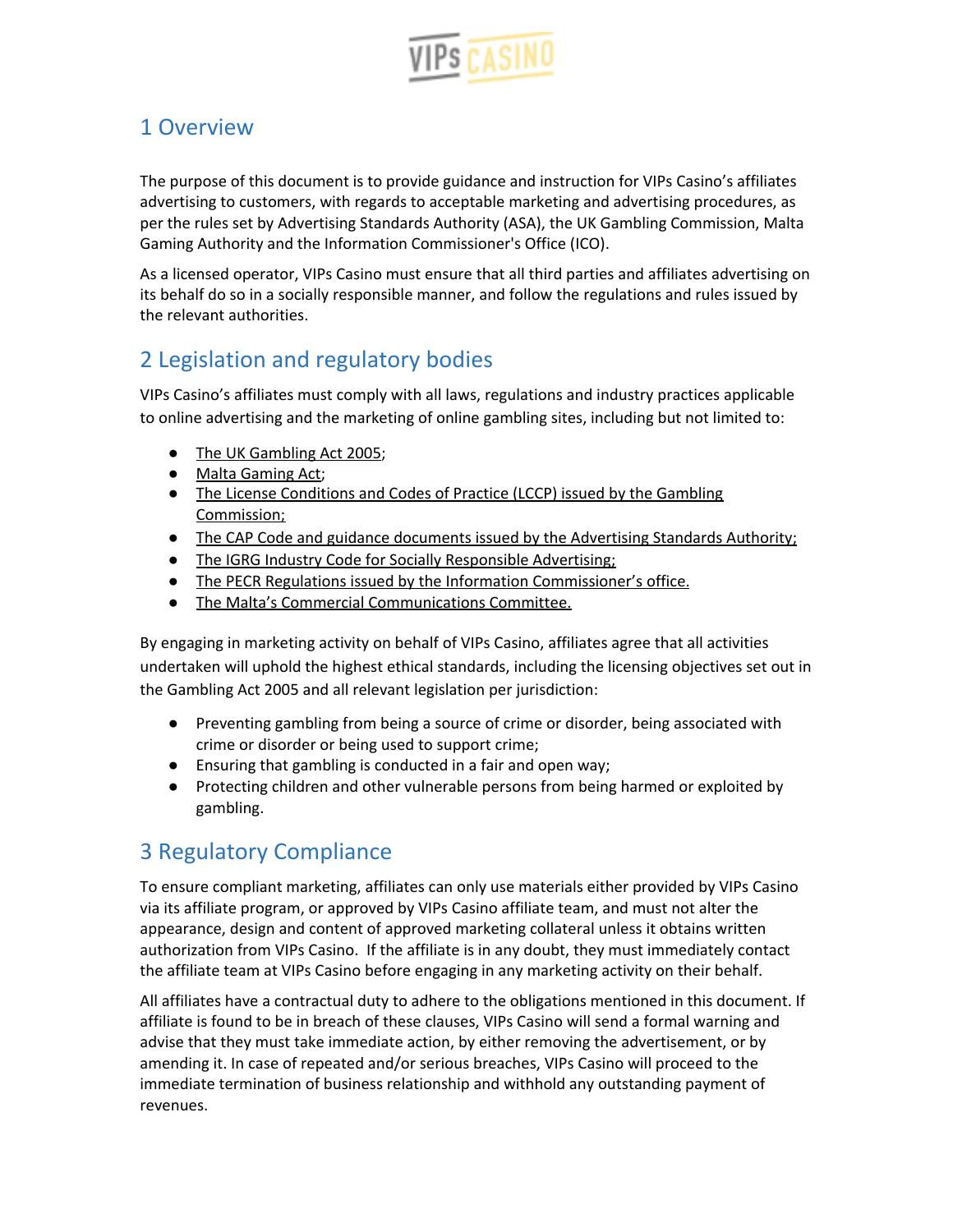

The full terms and conditions of business for the VIPs Casino affiliate program can be found [here](https://affiliates.vipscasino.com/termsandconditions.aspx).

# <span id="page-3-0"></span>4 Marketing Guidelines

All advertisement done by and on behalf of VIPs Casino should be made in a socially responsible manner, following the guidelines from different authorities which are summarized in VIPs Casino Marketing Guidelines Document. If in doubt, the latest and most recent guidelines provided by the authorities will overrule the provided documents in their respective jurisdictions.

# <span id="page-3-1"></span>5 Responsible placement of digital adverts

Affiliates must ensure that they do not place digital advertisements on websites providing unauthorized access to copyrighted content. The purpose of this condition is to prevent gambling being associated with criminal activity. Digital adverts must not be placed on websites where users can access copyrighted materials without the consent of the copyright owners, such as "piracy" websites which allow users to illegally download films and music.

# <span id="page-3-2"></span>6 Mandatory rules for all ads

- Marketing communications must state all significant limitations and qualifications. Qualifications can clarify but must not contradict the claims that they qualify.
- Marketing communications that are limited by time or space must include as much information about significant terms as practicable
- Online ads must direct consumers to a source where all the terms and conditions of the promotion are stated, which must be no further than one click away from the advertisement itself if the ad is limited by time and space.
- When anything "free" is advertised (i.e. free spins, free play etc.), the main terms and conditions and the commitments that customers must make to take advantage of such an offer must be stated in the advertisement itself.
- No advertising or other marketing information must appear on any primary web page/ screen, or micro-site providing advice or information on responsible gambling.
- All advertisements have to adhere to guidelines provided by VIPs Casino and the authorities.

# <span id="page-3-3"></span>7 Advertising Standards Authority (ASA)

The ASA is responsible for publishing marketing guidance for the gambling industry as well as dealing with complaints made against wrong/inappropriate advertising. The rules in this section apply to all marketing communications for gambling products.

# **Social responsibility and harm**

The Code requires all gambling advertising to be socially responsible. Advertisers must respect the need to protect children, young persons and other vulnerable persons from being harmed or exploited by advertising that features or promotes gambling.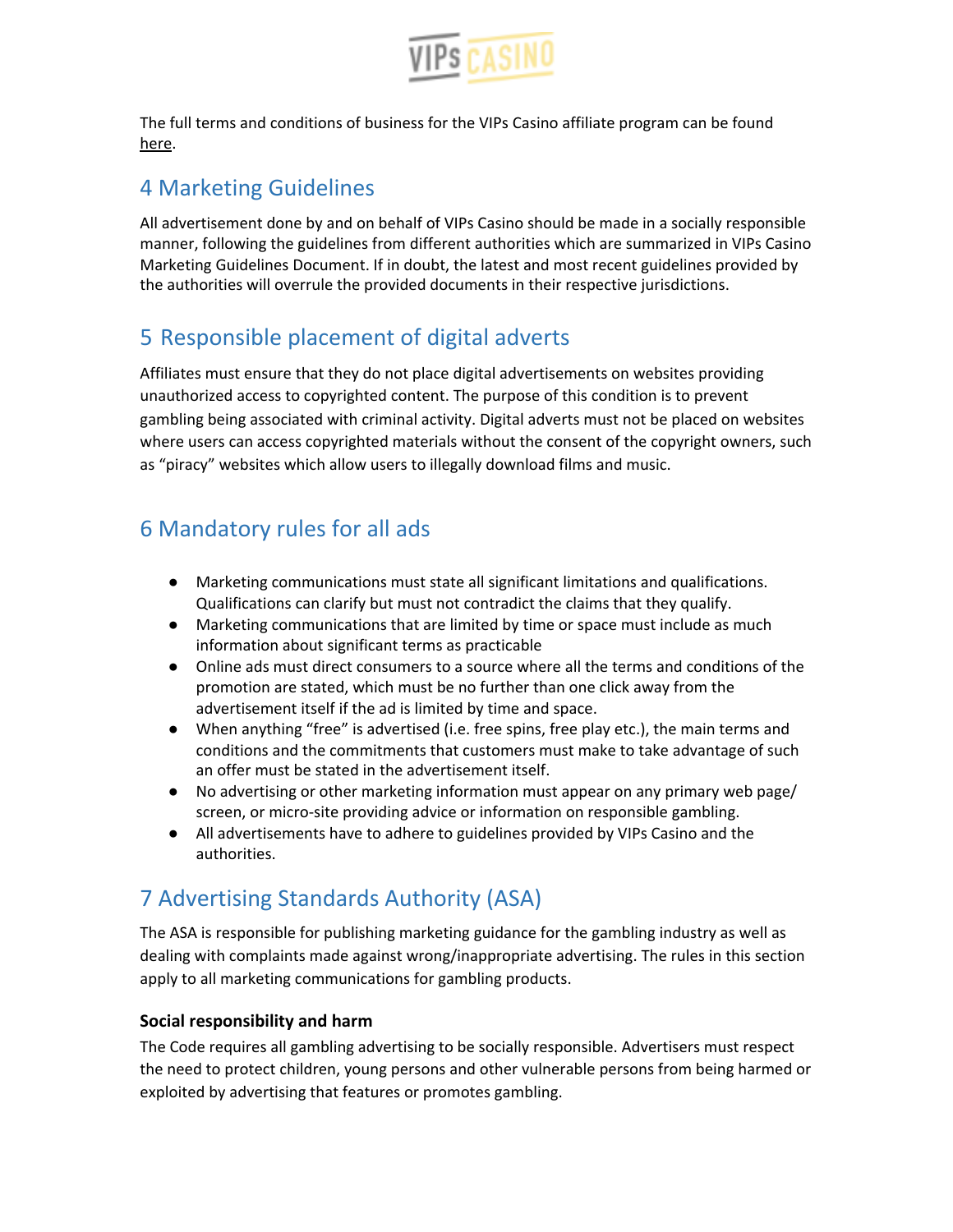

## **Children and young people**

Marketing communications for gambling products must be socially responsible, with regards to the need to protect children, young persons and other vulnerable persons.

Advertisements must not exploit the susceptibilities, aspirations, credulity, inexperience or lack of knowledge of children, young persons or other vulnerable people and should not be likely to be of particular appeal to them. No-one who is, or seems to be, under 25 years old may be featured in gambling advertising.

## **Seduction, sexual success, enhanced attractiveness and personal qualities**

Ads must never link gambling with seduction, sexual success or enhanced attractiveness. It is acceptable to feature attractive people in ads, as long as the ad as a whole does not link gambling with seduction, sexual success or enhanced attractiveness. Where characters in ads are treated with admiration by others as a result of their gambling, this can breach the Codes by linking gambling and enhanced attractiveness, improved self-image or self-esteem. Ads linking transformations of characters' appearance, image or other qualities after gambling can imply that gambling could result in enhanced attractiveness and an improvement in self-image.

## **Problem gambling behavior and taking priority and solving problems**

Suggesting that gambling is a solution to debt and financial concerns or an alternative to employment is socially irresponsible and a breach of Social Responsibility rules. It is generally acceptable to show gambling as being important and interesting to characters, as long as it is not to the exclusion of other activities or interactions with people.

## **Misleadingness**

Marketing communications must state all significant limitations and qualifications. These must always be prominently displayed with an advertised offer. Marketing communications that are limited by time/space must include as much information about significant terms as practicable; online ads must also direct consumers to a source where the full terms are stated, which must be no further than one click away from the ad.

In media where it would not be possible to immediately display the full terms, a prominent and clear direct link to the full terms of an offer must be included.

The following list contains significant conditions which are likely to apply to all promotions; these include:

- How to participate, including any costs or factors likely to influence consumers' understanding of the promotion;
- Any free entry route explanation;
- Start and closing date (if applicable);
- Any proof of purchase requirements;
- The nature and number of any prizes or gifts, or a reasonable estimate if the number cannot be determined;
- The existence of any restrictions or limitations, i.e. age, date or geographical restrictions;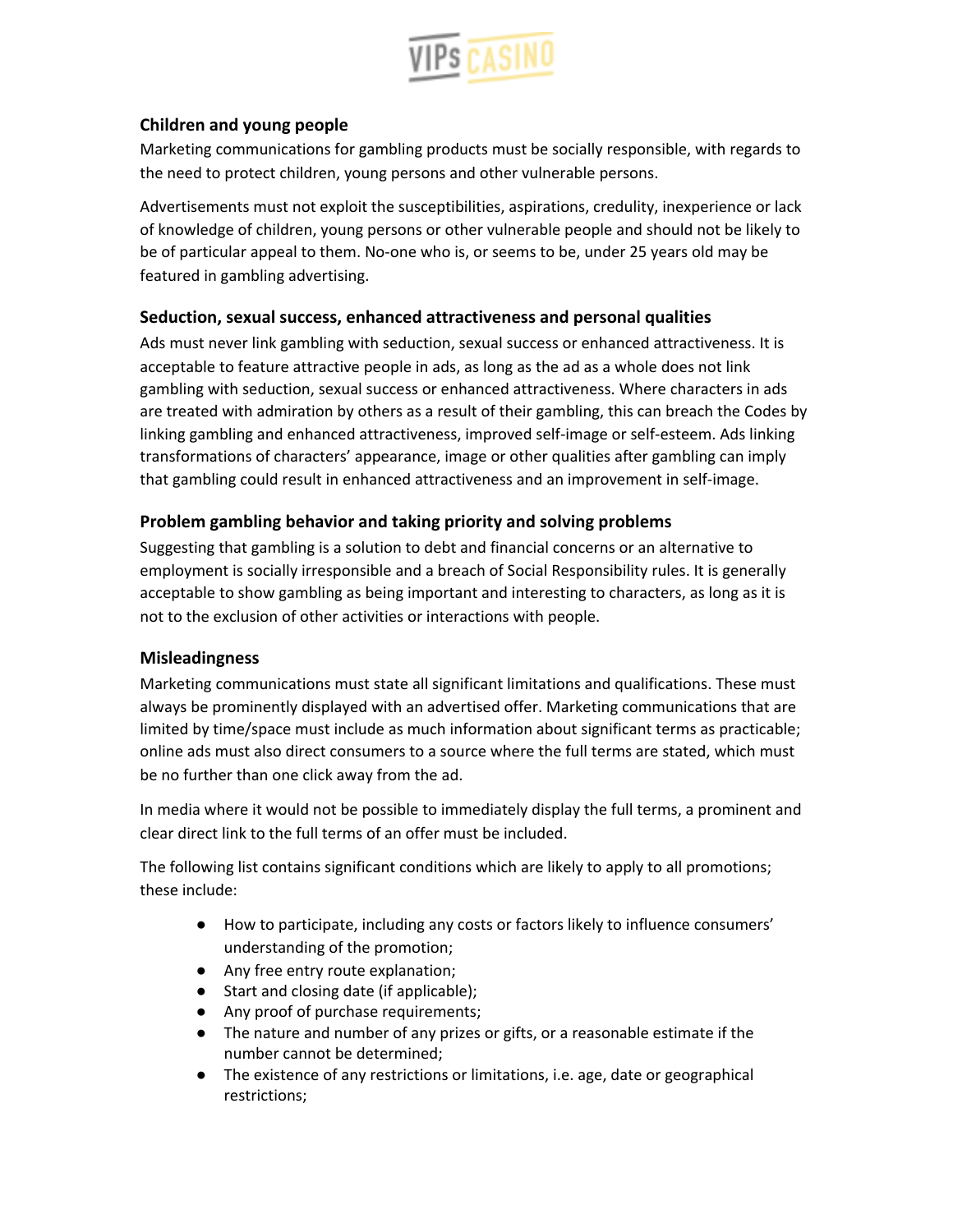

- Any limitations of availability.
- Unless obvious, the promoter's name and address.

## **Vulnerability**

Affiliates must consider if marketing campaigns might affect vulnerable groups, and ensure that communications do not contain content likely to cause harm. The ASA assesses marketing communications on a case-by-case basis. In line with the main focus of this guidance, certain marketing approaches are likely to have a disproportionate impact on problem gamblers and those at risk of problem gambling.

GambleAware defines problem gambling as:

"*Behavior related to gambling which causes harm to the gambler and those around them. This may include family, friends and others who know them or care for them.*

*If someone is struggling to control their gambling behavior it can cause stress, depression, anxiety, or they may fall behind at work and worry about money. If someone's gambling is causing any of these effects, it is considered problem gambling.*"

The ASA will have regard to the vulnerability of particular groups when considering complaints. For instance, the evidence strongly suggests that younger men (aged 18-34) are at heightened risk of irresponsible gambling behavior. The ASA might consider that this factor is relevant when assessing complaints under rules such as 16.3.10 (gambling as a rite of passage) that are in large part focused on protecting younger people. At the same time, the ASA will have regard to vulnerabilities affecting individuals, groups of whom may be disproportionately represented in an audience. These include economic constraints, limitations on the capacity to understand information, mental health issues and engaging in riskier patterns of play.

## **Erroneous perception of risk and control**

Marketing communications must avoid approaches that give erroneous perceptions of the level of risk involved or the extent of a gambler's control over a bet or gambling in general. Implying that an activity is without risk, portrayals of risk that are unrepresentative or placing undue emphasis on the extent of control afforded by a facility like 'cash-out' are likely to encourage gambling behavior that is socially irresponsible or could lead to financial, social or emotional harm. They would therefore breach these rules.

## **Impulsiveness and urgency**

In order not to encourage irresponsible gambling behavior, marketing communications must not unduly pressure the audience to gamble, especially when gambling opportunities offered are subject to a significant time limitation.

Offers subject to significant time limits and promotions with short term expiry dates (whether linked to an external event or set by the operators themselves) should not be presented in such a way that creates an unjustifiable sense of urgency. In such instances, urgent calls to action (for instance, "Bet now"/"Deposit now") or creative approaches, such as those that place emphasis on time running out, are likely to be regarded by the ASA as a breach of these rules because they could pressure consumers into participating when they otherwise would not. Reminding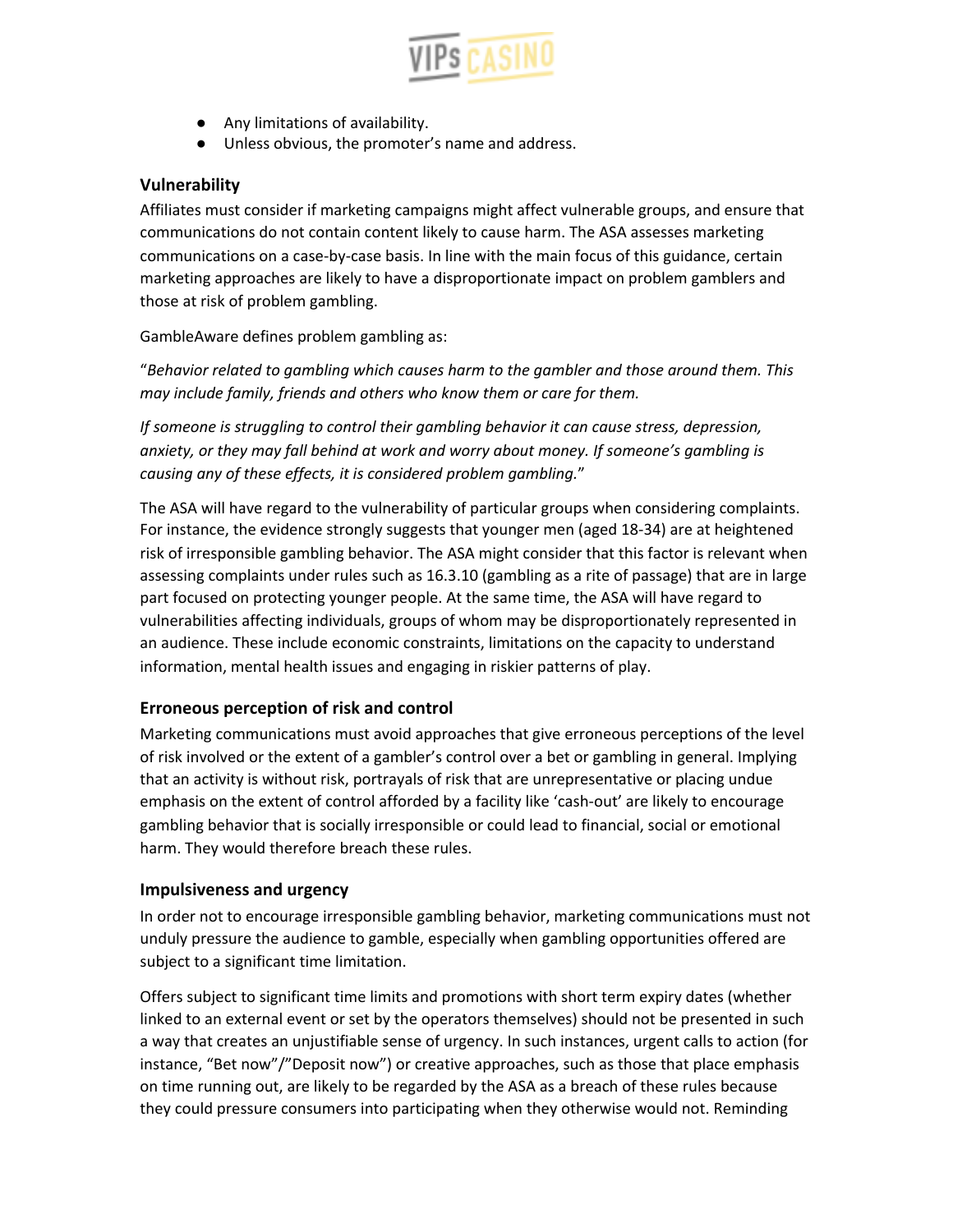

consumers that other time-limited promotional offers are due to expire is likely to be acceptable.

## **Trivialization**

Affiliates must take care to avoid approaches that trivialize gambling and avoid the impression that the decision to gamble should be taken lightly. For example, they should:

- Not encourage repetitive or frequent participation;
- Not encourage people to gamble more than they otherwise would;
- Exercise caution when encouraging people to take advantage of promotions or opening accounts; and
- Not encourage people to spend more than they can afford.

## **Problem gambling behavior and other indicators**

Marketing communications that portray individuals displaying problem gambling behaviors or other behavioral indicators linked to problem gambling are likely to be regarded by the ASA as a breach of the CAP Code rules. Direct problem gambling behaviors include chasing losses, losing track of time while gambling and protracted play. Other behaviors associated with people displaying or at risk from problem gambling include:

- Mood swings (including, highs and lows, irritability and shortness of temper);
- Manipulative, dishonest, disruptive, secretive or evasive behavior;
- Detachment from surroundings;
- Preoccupation with gambling;
- Isolating oneself from others or avoiding other activities to spend more time gambling.

# <span id="page-6-0"></span>8 Information Commissioner Officer

The ICO's PECR (Privacy and Electronic Communications Regulations) govern electronic marketing messages and contain specific rules on marketing calls, emails, texts and faxes.

Regulation 22 states that electronic marketing communications can only be sent to individuals who:

- Have specifically consented to receiving such communications (opt-in);
- Are existing customers who bought (or negotiated to buy) a similar product or service in the past, and have been given a simple way to opt out both when their details were first collected and in every message subsequently sent to them.

However, Social Responsibility code provision 5.1.11 states;

Unless expressly permitted by law consumers must not be contacted with direct electronic marketing without their informed and specific consent. Hence only customers who have chosen to receive marketing can be contacted with any marketing or promotional material. Please note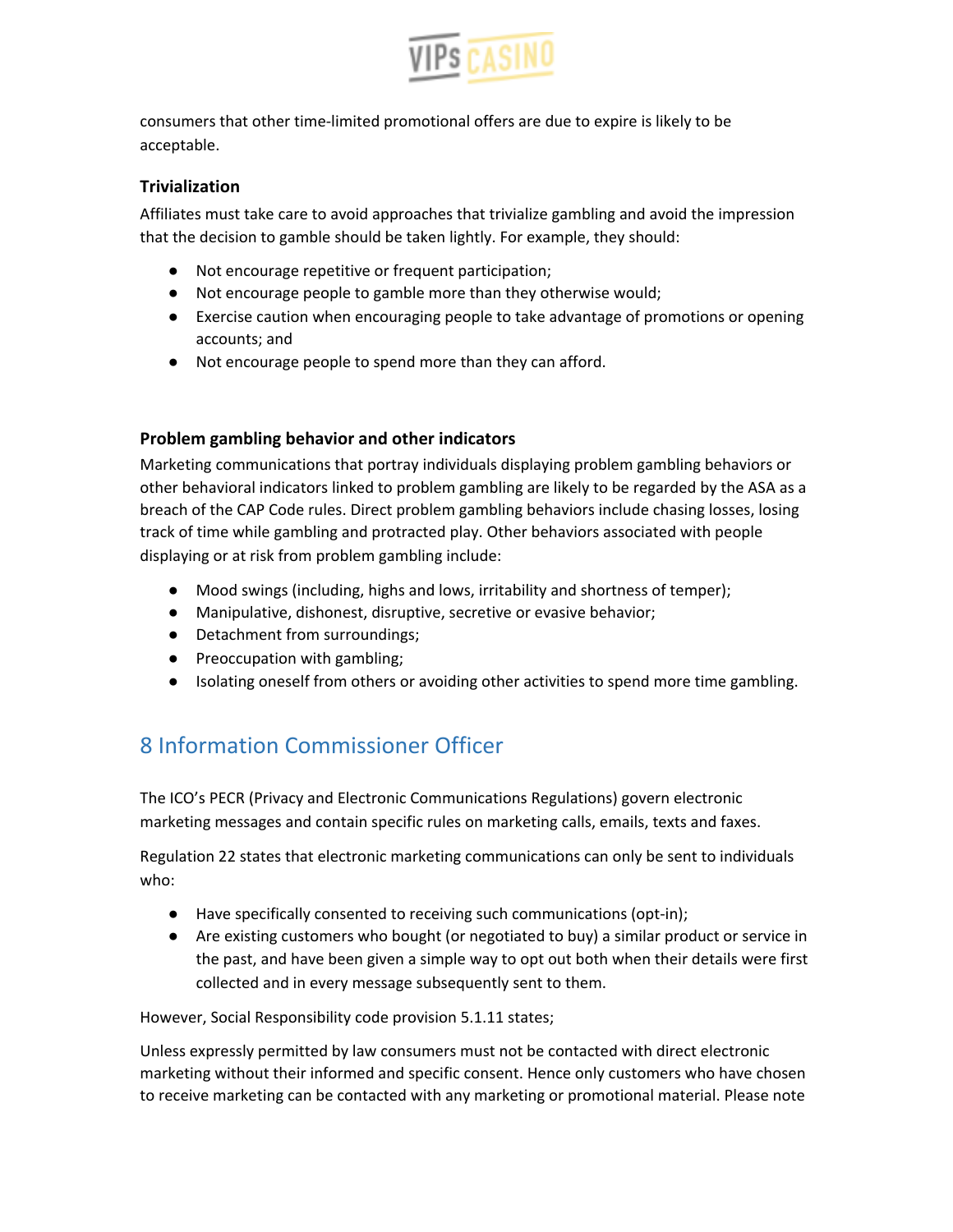

that an option box which is pre-selected to 'yes' does not satisfy the requirement for genuine consent.

Electronic marketing communications must also provide a valid contact address to customers, so they can opt out or unsubscribe.

This rule applies to emails, texts, picture messages, video messages, voicemails, direct messages via social media or any similar message that is stored electronically.

Additional points of consideration:

- Marketing databases must have been acquired lawfully, with specific and obvious content given to market the receiver of the correspondence.
- Self-excluded customers must be removed from all marketing databases immediately.
- Customers who choose to opt-out of marketing must be removed from the database with immediate effect.
- All marketing material must be clearly identifiable as such, and details of the marketer (the affiliate) must be clearly presented in the advert.

# <span id="page-7-0"></span>9 Essential tips to avoid non-compliant advertisement

## **Don't omit key information**

All relevant information, including significant conditions to an offer, must be made clear in the ad itself. These should be stated close, or clearly linked, to the main claim.

## **Age restriction**

The age restriction warning sign (+18) must always be displayed on all adverts, banners and campaigns.

## **Customer's benefit should be taken into consideration**

Customers' level of gambling should be within proportion in terms of any offers/incentives available. Also, an opt out/unsubscribe option should be available for those who are not interested in emails, bonus or SMS offers.

## **Make sure terms about required deposits are clear**

Pricing should relate to the offer advertised, and must include all non-optional charges/costs.

## **Make sure any qualifications and limitations are clear**

Qualifying text (small print or footnotes) can be used to clarify a claim in an ad, but don't use it to hide important information or in a way that contradicts the headline claim.

## **Have the evidence to back up claims**

Before the ad is run you should hold adequate evidence to support all objective claims or those that are capable of objective substantiation.

## **Always use prevalent terms in all ads**